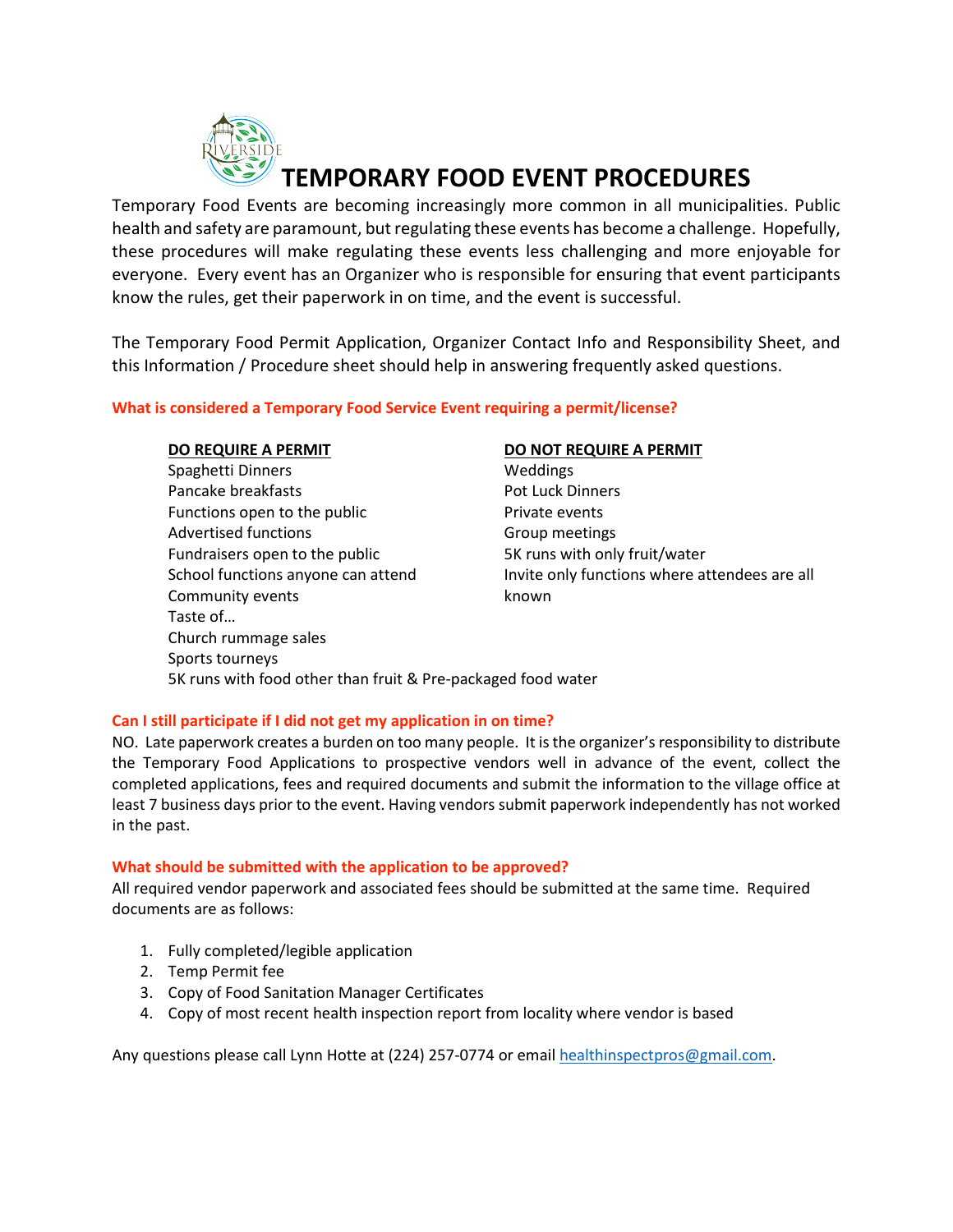

# **TEMPORARY EVENT ORGANIZER RESPONSIBITIES**

Dear Event Organizer/Planner:

Temporary Food Service Events have become increasingly popular in recent years. In continuing to improve the permitting process we are asking assistance from event organizers to ensure the event runs smoothly and successfully.

A TEMPORARY FOOD PERMIT IS REQUIRED FOR EACH INDIVIDUAL FOOD VENDOR AT EACH EVENT.

It is the responsibility of the event organizer/coordinator to:

- 1. Distribute the attached Temporary Food Service Permit Application to each vendor.
- 2. Explain the deadline for submitting all required paperwork and fees. Allowing each vendor to submit their own documents has not worked in previous years, so we are asking the event organizer to take on the task of gathering the documents. All applications, fees, required paperwork MUST be submitted to the Village a minimum of 7 days prior to the event. NO EXCEPTIONS. This allows the applications to be processed, submitted to the Health Inspector for review, and allows time for any questions or concerns to be addressed.
- 3. Submit the attached Event Organizer Information sheet. This allows the Health Inspector to have a contact person should there be any issues prior to or at the event during inspections.
- 4. Make sure all participating vendors are aware of what is provided by the organizer prior to the event. These items could include:
	- Electricity verify if it is adequate for volume of equipment being used by all vendors
	- Extension cords
	- Potable water
	- Overhead tents/canopies
	- Ground coverings
	- Tables how many
	- Hand wash stations for vendor booths
	- Garbage cans
	- Hot charcoal disposal
	- Grease disposal
	- Garbage disposal
- 5. Advise each vendor of the expected set up time for the event. Late vendors affect an event adversely.
- 6. Contact the Health Inspector with any questions/concerns at (224) 257-0774 or [healthinspectpros@gmail.com.](mailto:healthinspectpros@gmail.com)

THANK YOU FOR YOUR COOPERATION!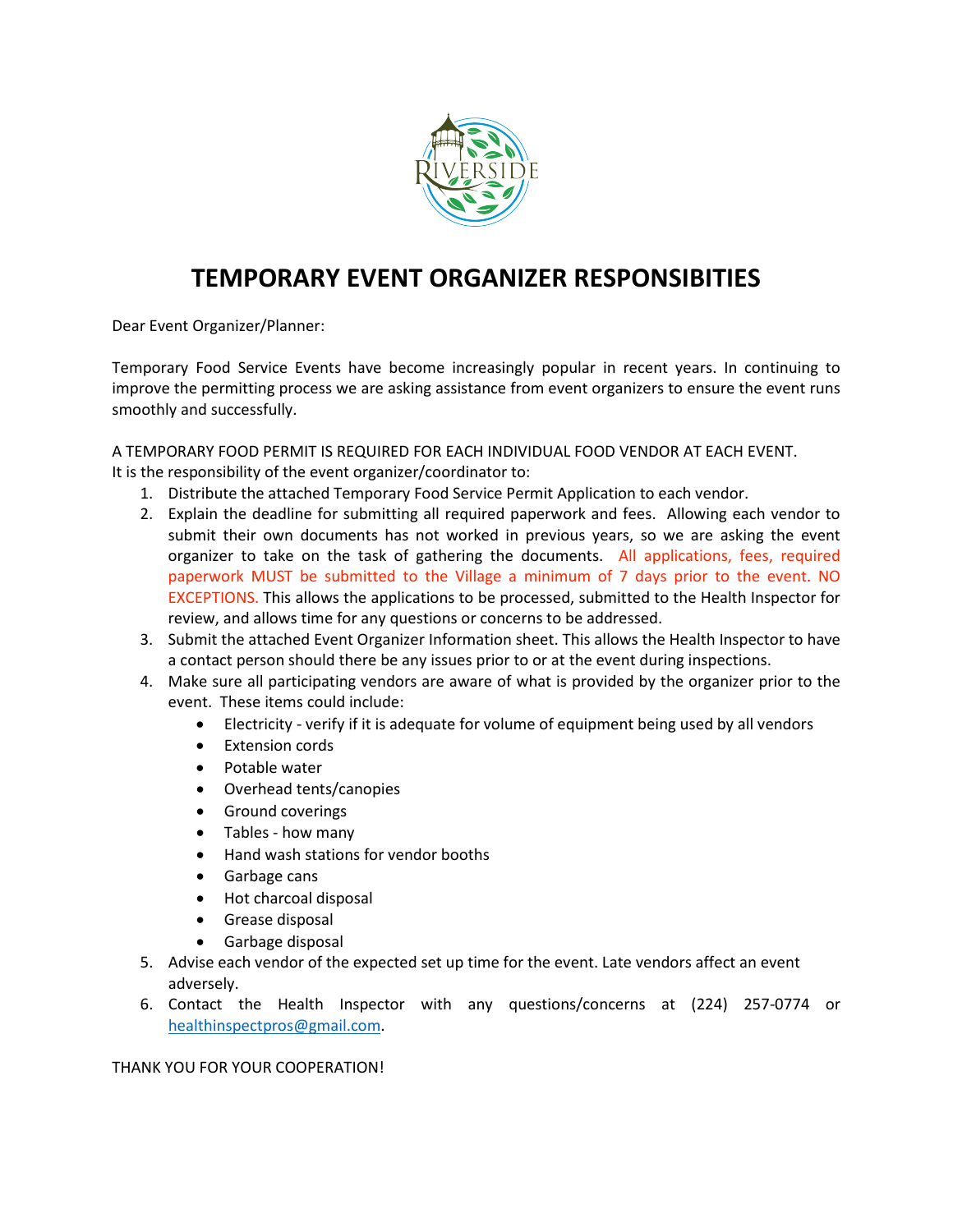

# **EVENT ORGANIZER INFORMATION**

| List of Food Vendor names and phone #s (If more space is needed, attach additional page.): |  |  |  |
|--------------------------------------------------------------------------------------------|--|--|--|
|                                                                                            |  |  |  |
|                                                                                            |  |  |  |
|                                                                                            |  |  |  |
|                                                                                            |  |  |  |
|                                                                                            |  |  |  |
| 6.                                                                                         |  |  |  |
|                                                                                            |  |  |  |
|                                                                                            |  |  |  |
| 9.                                                                                         |  |  |  |
| 10.                                                                                        |  |  |  |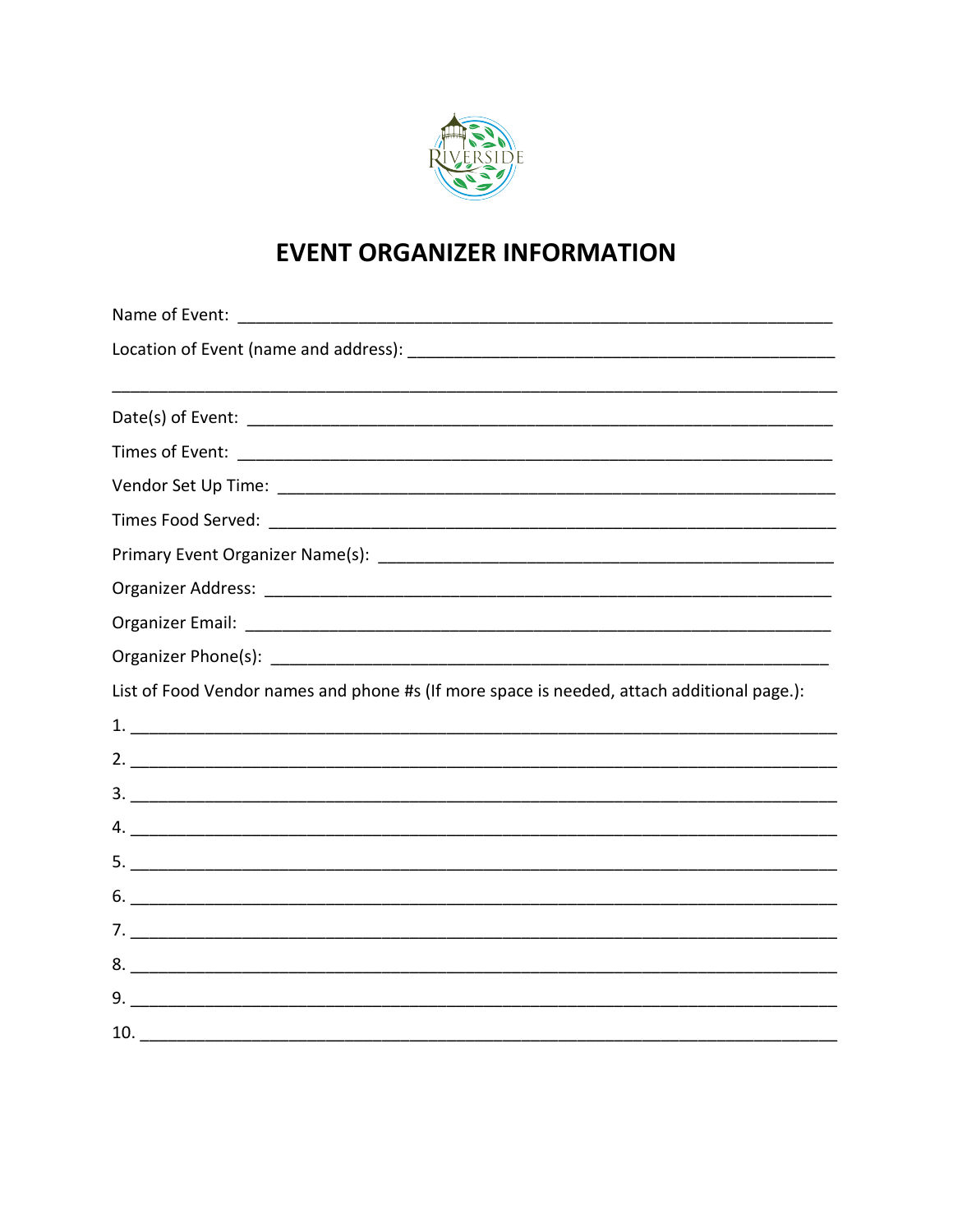

# TEMPORARY FOOD SERVICE PERMIT APPLICATION

Temporary food service means any food service which operates for a temporary period of time, not to exceed 14 days, in connection with a fair, carnival, special event/grand opening or similar public gathering with food service and/or sales. **Any vendor that is not approved a minimum of seven (7) business days prior to the event will not be allowed to participate in the event.** It is recommended that the vendor providing the food for the event submit the application. **For assistance with the form, please contact Lynn Hoette, Village Sanitarian at (224) 257-0774 or email: [healthinspectpros@gmail.com.](mailto:healthinspectpros@gmail.com)**

**Submit completed application to the Village Office a minimum of seven (7) business days prior to the event.**

### **SECTION I: APPLICATION**

| Initial Set-up time for Purpose of Inspection: __________________________________ |  |
|-----------------------------------------------------------------------------------|--|

**\*\*IF FOODS ARE PREPARED AT A FOOD ESTABLISHMENT OUTSIDE THE VILLAGE OF THE EVENT, PLEASE SUBMIT A COPY OF ITS LAST HEALTH INSPECTION REPORT. THIS INSPECTION MUST HAVE TAKEN PLACE WITHIN THE LAST SIX MONTHS. ALSO, INCLUDE A COPY OF A VALID FOOD SERVICE MANAGER CERTIFICATION.**

#### **SECTION II: FOOD VENDOR INFORMATION**

|  | . Fax: __________________________ |  |
|--|-----------------------------------|--|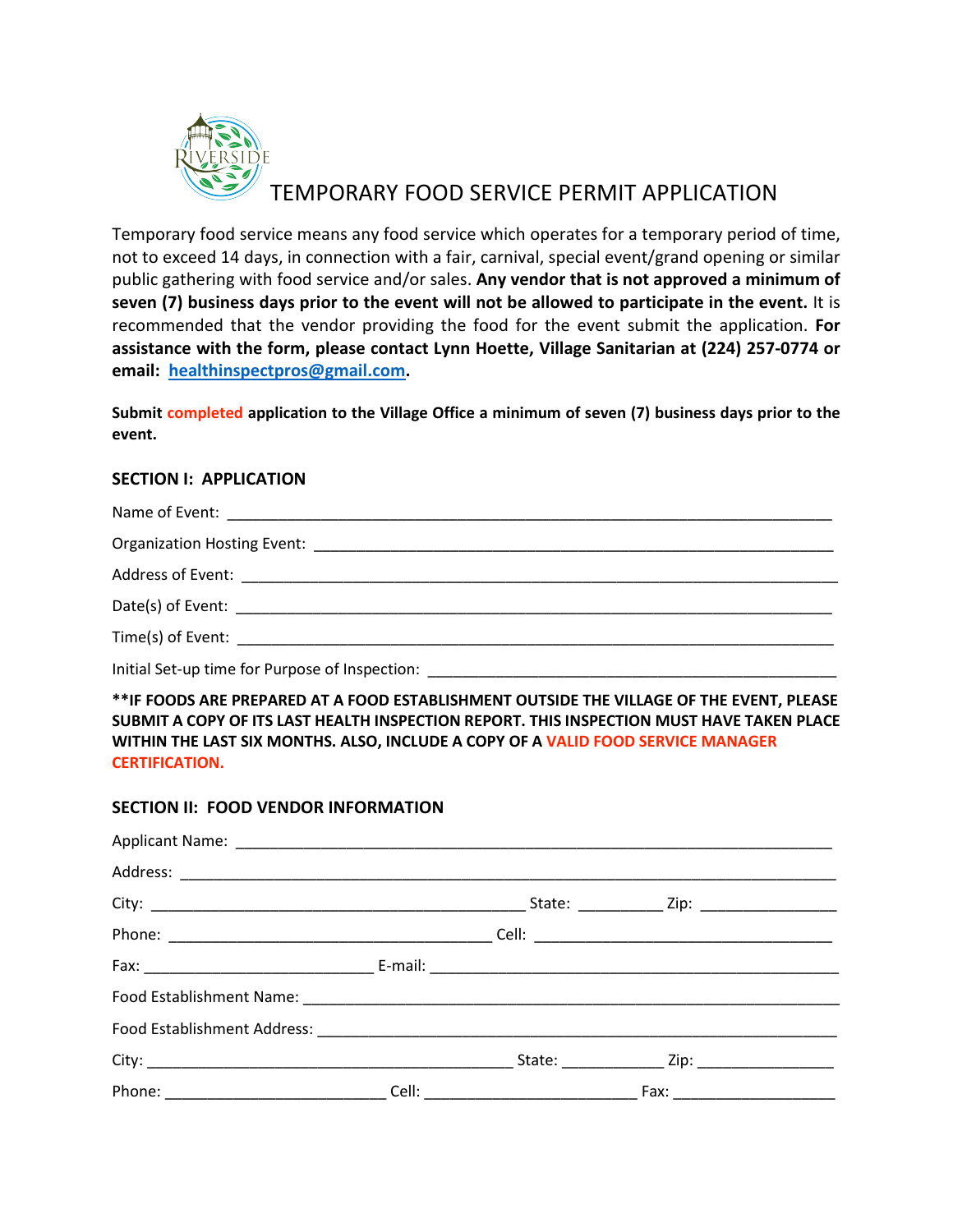### **SECTION III: TEMPORARY FOOD OPERATOR MENU REQUIREMENTS FORM**

All Potentially Hazardous Foods (including, but not limited to, most animal products, sliced melons, cooked starches) must be stored at temperatures out of the Danger Zone (41°F-135°F). **A calibrated thermometer is required to monitor temperatures often at the event.**

☑ Indicate below all temperature control measures you will use to keep potentially hazardous foods either below 41° or above 135°. Specify how many units and source of power (electric, generator, propane) (freezer packs). Identify which food items correspond to each category.

|              | <b>COLD HOLDING: Un-drained ice</b><br>is not acceptable as a cold<br>holding device. | <b>COOKING</b><br>(Note: STERNO is not acceptable<br>as a heating source) |          | <b>HOT HOLDING</b> |                 |
|--------------|---------------------------------------------------------------------------------------|---------------------------------------------------------------------------|----------|--------------------|-----------------|
| Refrigerator | Refrig. Truck                                                                         | Oven                                                                      | Barbecue | Oven               | <b>Barbecue</b> |
| Freezer      | Ice Chest                                                                             | Wok                                                                       | Fryer    | Steam Table        | Stove           |
| Dry Ice      | Other                                                                                 | Roaster Oven                                                              | Stove    | Gas Grill Oven     | Toaster         |
|              |                                                                                       | Gas Grill                                                                 | Other    | Chafing Dish       | Other           |

#### **FOOD/BEVERAGES**

List all foods and beverages you will serve at the event. Only items listed will be approved for service. **Any changes must be approved by the Village Sanitarian before the event.**

| Food/Beverage Item         | <b>Where Purchased</b>   | <b>Source Preparation /</b><br><b>Transportation / Holding</b><br><b>Procedures</b> |
|----------------------------|--------------------------|-------------------------------------------------------------------------------------|
| Example: Potato Salad      | Restaurant (Joe's Pizza) | Prepared at restaurant, kept on ice<br>and in refrigeration onsite.                 |
| Example: Hamburger Patties | Retail Store (Costco)    | Frozen meet, kept in reach in<br>freezer.                                           |
|                            |                          |                                                                                     |
|                            |                          |                                                                                     |
|                            |                          |                                                                                     |
|                            |                          |                                                                                     |
|                            |                          |                                                                                     |
|                            |                          |                                                                                     |
|                            |                          |                                                                                     |
|                            |                          |                                                                                     |
|                            |                          |                                                                                     |
|                            |                          |                                                                                     |
|                            |                          |                                                                                     |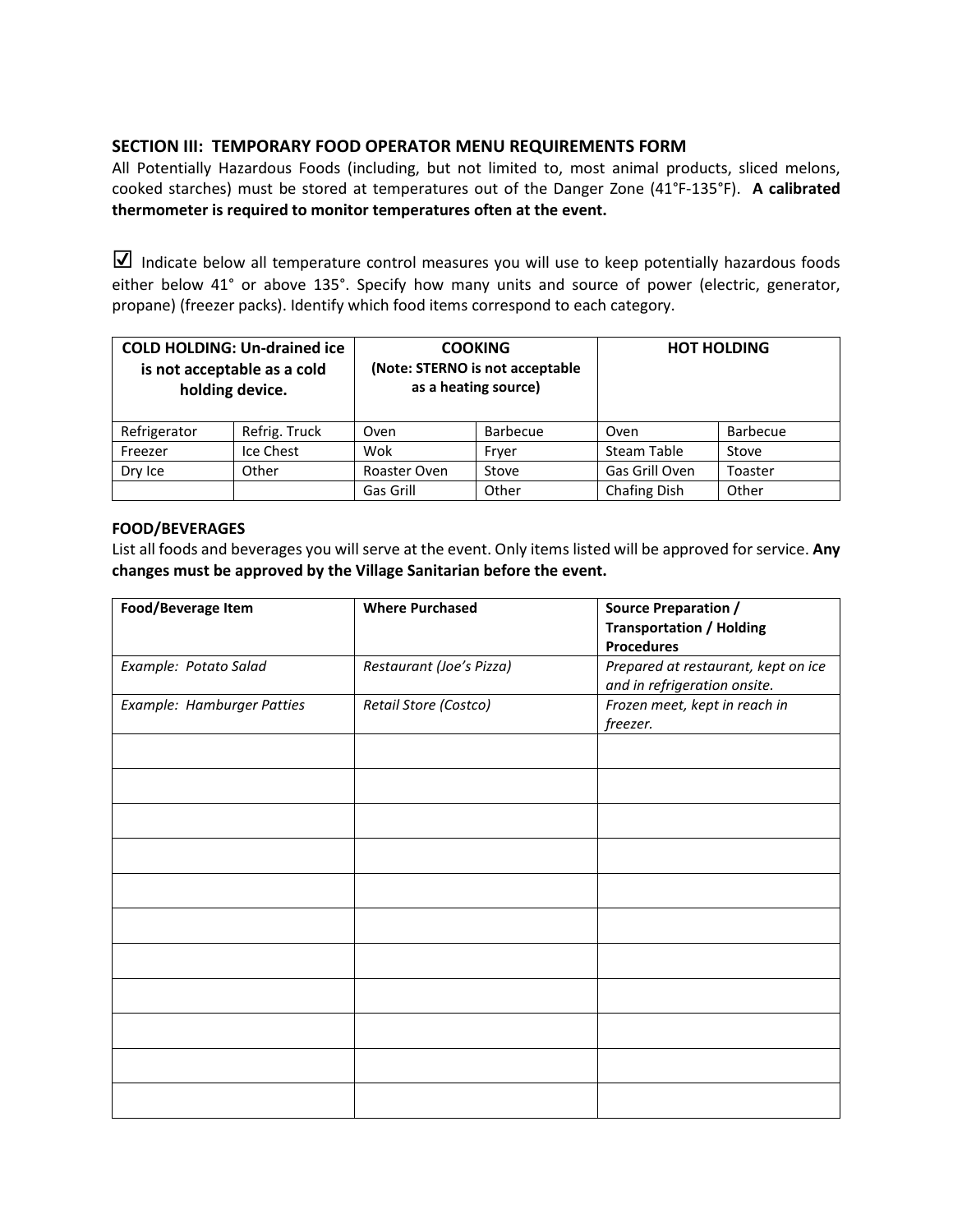### **SECTION V: BOOTH LAYOUT**

#### **BOOTH LAYOUT INFORMATION**:

Indicate all food service equipment, including mechanical cold and hot holding units, cooking equipment, hand washing facilities, dish washing facilities, sneeze guards, sanitizer, potable water supply, garbage cans, racks or pallets for food and single service storage, electrical source, gas cylinders, fire extinguishers, and insect fans.



## **PROVIDE DRAWING OF BOOTH LAYOUT BELOW ↓**